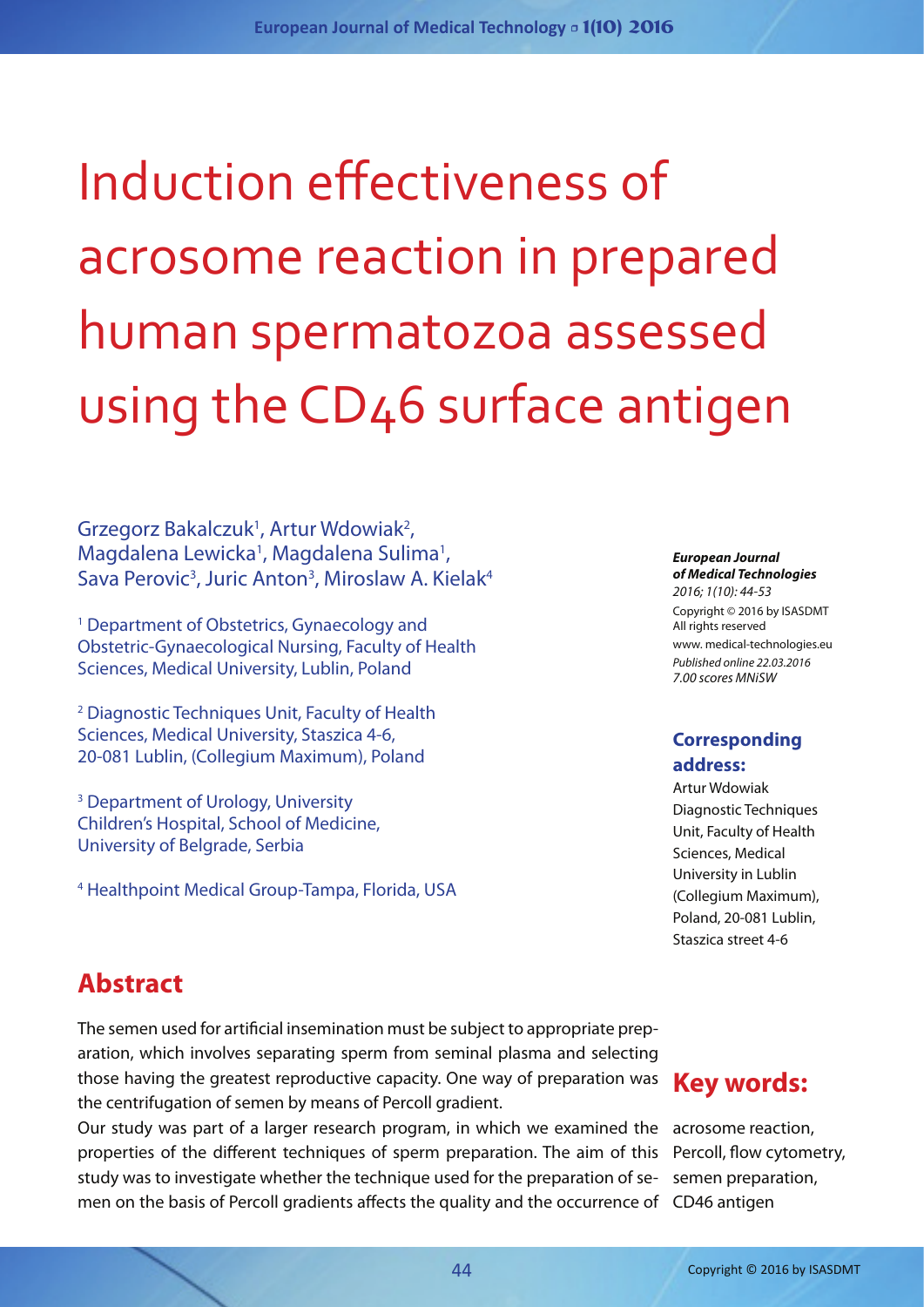acrosome reaction in human sperm. The study included 30 ejaculates obtained from patients ranging 21-53 of age. The samples of ejaculate were divided into two equal volumes. The first group was subject to the preparation with different Percoll gradients and the second group was without preparation. The induction of acrosome reaction with the calcium ionophore was performed on both group. Preparation of sperm with a gradient of Percoll significantly improved semen parameters such as motility, density and percentage of morphologically normal spermatozoa, but negatively affected the occurrence of the human sperm acrosome reaction. Preparation of the Percoll gradient was not practical in clinical use. Viability (VIAB) was the only practical parameter in the case of usefulness of classical semen analysis in predicting the ability of sperm to achieve the state of capacitation.

#### **Introduction**

 Conjugal infertility affects an increasing number of married couples in the Polish society, and the problem of treatment of this condition is becoming an increasingly important challenge for medicine. Infertility treatment centers receive couples who are offered to undergo intrauterine insemination as the initial method of treatment. This procedure consists in directly placing the sperm in the uterine cavity. The condition for carrying out these procedures are unobstructed fallopian tubes and adequate sperm quality.

The semen used for artificial insemination must be subject to appropriate preparation, which involves separating sperm from seminal plasma and selecting those having the greatest reproductive capacity. One way of preparation was the centrifugation of semen by means of Percoll gradient. Sperm placed in the woman's reproductive tract undergo a process of capacitation, during which they are prepared for the fertilization of the ovum [1,2]. The course of capacitation is affected by substances contained in the fluid in which sperm are suspended. The fluid contains secretions of testicular tissues and epididymis, extra male glands: seminal vesicles, prostate and bulbourethral glands, as well as the secretion of the uterus and vesicular fluid [1]. In the case of insemination process, capacitation may also be affect by substances, such as Percoll among other, used in the preparation of semen which sperm are transferred into [3].

During capacitation, the sperm becomes hyperactive, which means increased motility due to increase in frequency and force of impact of the tails, leading to changes of the movement path of the male gamete. Hyperactive sperm move along a curved track, so that they can penetrate the zona pellucida and the fertilized egg. When moving rectilinearly in the seminal fluid, sperm do not have the ability to fertilize the oocyte [4].

Sperm, which may have the necessary motility parameters and being able to achieve the state of capacitation necessary to cross the oocyte barriers, should bind to the zona pellucida and then complete the acrosome reaction, so that its action can bring about pregnancy. Acrosome reaction is the last step of activating the male gamete and is essential to the subsequent penetration of the zona pellucida by sperm, with the possibility of it being mediated by acrosome enzymes released during this process. Acrosome reaction is also preparing the sperm to merge with the cell membrane and can be induced by follicular fluid, progesterone, oocytes and chemicals such as the Ca<sup>2+</sup> ionophore [5,6,7]. In the literature, we can find reports indicating that only 15-45% of correctly motile sperm used in IVF are capable of acrosome reaction in *in vitro* conditions [8,9,10,11]. The ability to predict whether the sperm have the ability to complete the process of fertilization would be of great importance in the diagnosis and treatment of the so-called idiopathic infertility cases, but also in making decisions on how to fertilize the ovum *in vitro*.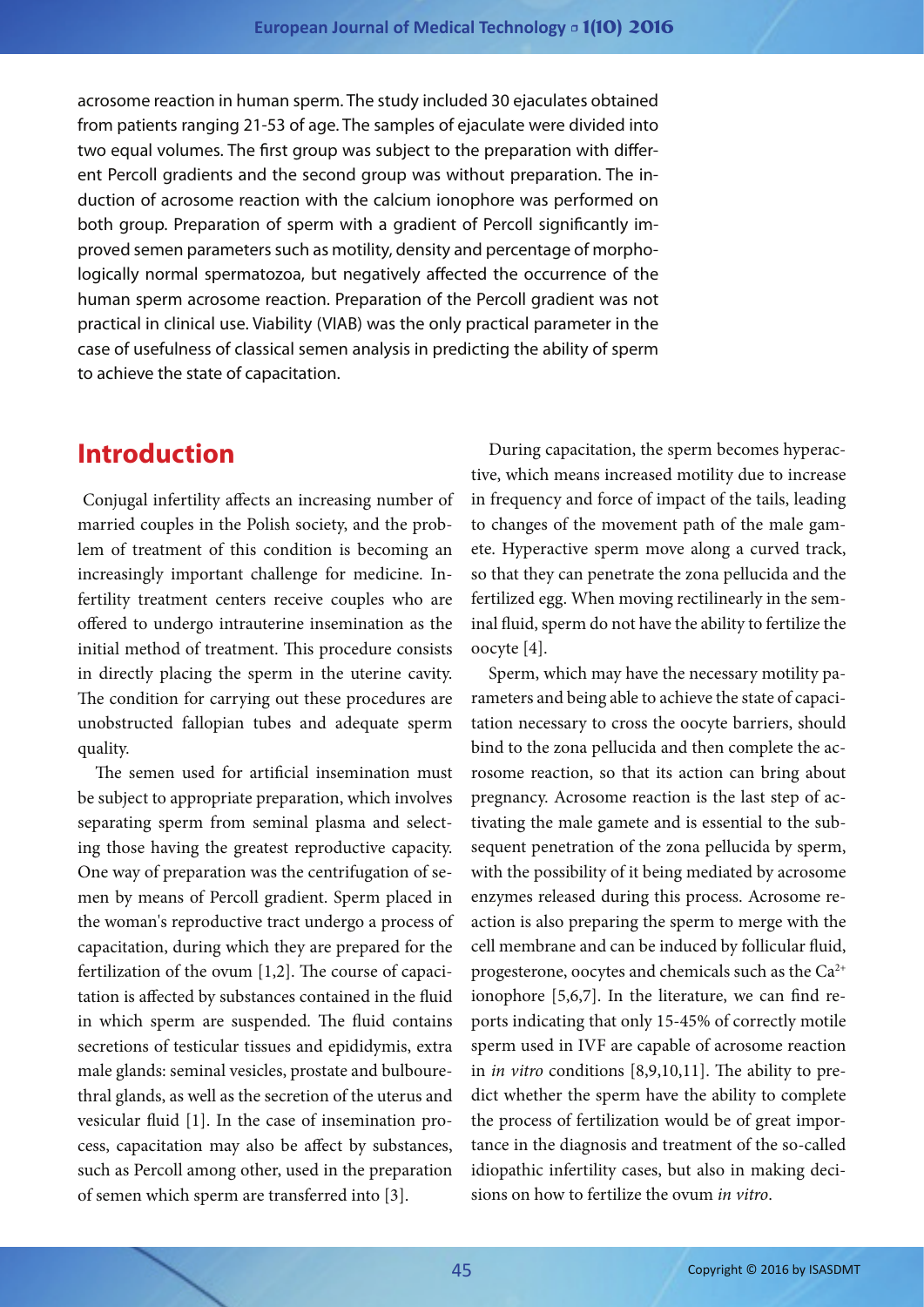This creates a need to search for new predictive factors of male fertility, which may include specific hypoglycosylated isoform of the regulator complement of the membrane cofactor protein (MCP – mebrane cofactor protein, CD46), being located on the inner membrane of the sperm acrosome. Human membrane cofactor protein (MCP, CD46) is a ubiquitously expressed protein known to protect cells from complement attack. This membrane is exposed after the acrosome reaction and is subject to the phenomenon of exocytosis occuring after contact with the zona pellucida of the ovum. MCP plays an important role in the reproduction, and its expression in human spermatozoa is strictly limited to the inner membrane of the acrosome [9,10,11]. Changes in the expression of MCP on spermatozoa have been associated with infertility [12,13] because the MCP can be a target for antisperm antibodies [14]. It is also believed that MCP is also linked with the flow of calcium ions through the inner membrane of acrosome [9]. The subsequent hypothesis concerns the complement regulatory function of MCP, thanks to which it can protect the spermatozoon already undergoing the acrosome reaction in the final stages of fertilization.

Flow cytometry is used to study mammalian acrosome reaction [17], and, in conjunction with lectins related with FITC (fluorescein isothiocyanate), to research human acrosome reaction [18]. The CD46 antibody [19,20,21] associates antigens present on the inside of the acrosome of the sperm membrane [22]. Use of CD46 antibodies in association with the flow cytometry could become a rapid test to routinely assess the acrosome reaction [22].

Percoll was previously used in assisted reproductive technology to select sperm from semen by density gradient centrifugation, for use in techniques as in vitro fertilization or intrauterine insemination. However, in 1996, Pharmacia sent out a letter to laboratories stating that Percoll should be used for research purposes only, not clinical. Pharmacia had not marketed it as a sperm preparation product; it had been repackaged and sold as such by third-party manufacturers. The FDA Warning Letter was due to Concerns that PVP might cause damage to sperm (an unknown issue), and also that some batches of Percoll contained high levels of endotoxin (a known issue). The latter concern also applies to the use of Percoll with any other cells that might be injected back into the patient, since endotoxin can cause severe inflammation and fever. Since then, it has been replaced with other colloids in the ART industry [3].

Our study was part of a larger research program, in which we examined the properties of the different techniques of sperm preparation. The aim of this study was to investigate whether the technique used for the preparation of semen on the basis of Percoll gradients affects the quality and the occurrence of acrosome reaction in human sperm.

## **Materials and methods**

The study included 30 ejaculates obtained from patients ranging 21-53 of age (mean:  $32.6 \pm 7.2$  years old, median: 30 years years old) coming for routine examination during the diagnosis of male infertility. Material consisted of semen samples obtained in the seminological laboratory of the Fertility and Andrology Clinic of Medical University of Lublin.

All samples have been obtained by means of masturbation after 48-72 hours of abstinence and put in sterile containers, having been analyzed according to the WHO protocol in 1999 [32]. We excluded patients whose MAR test result was positive.

## **Examination technique**

The samples of ejaculate were divided into two equal volumes. The first(study) group was subject to the preparation with different Percoll gradients and the second (control) group was without preparation.

Preparation technique with various gradients of Percoll was carried out according to the following protocol. Percoll solutions (0.5 ml of 95% and 47.5%) were gently stacked to a sterile 5 ml Falcon tube (Becton Dickinson, USA); 0.3-0.5 ml of semen was gently stacked on surfaces of the gradient, and the mixture was centrifuged at 350 g for 20 minutes at room temperature. Percoll layers were then aspirated and the remaining semen sediment was collected and diluted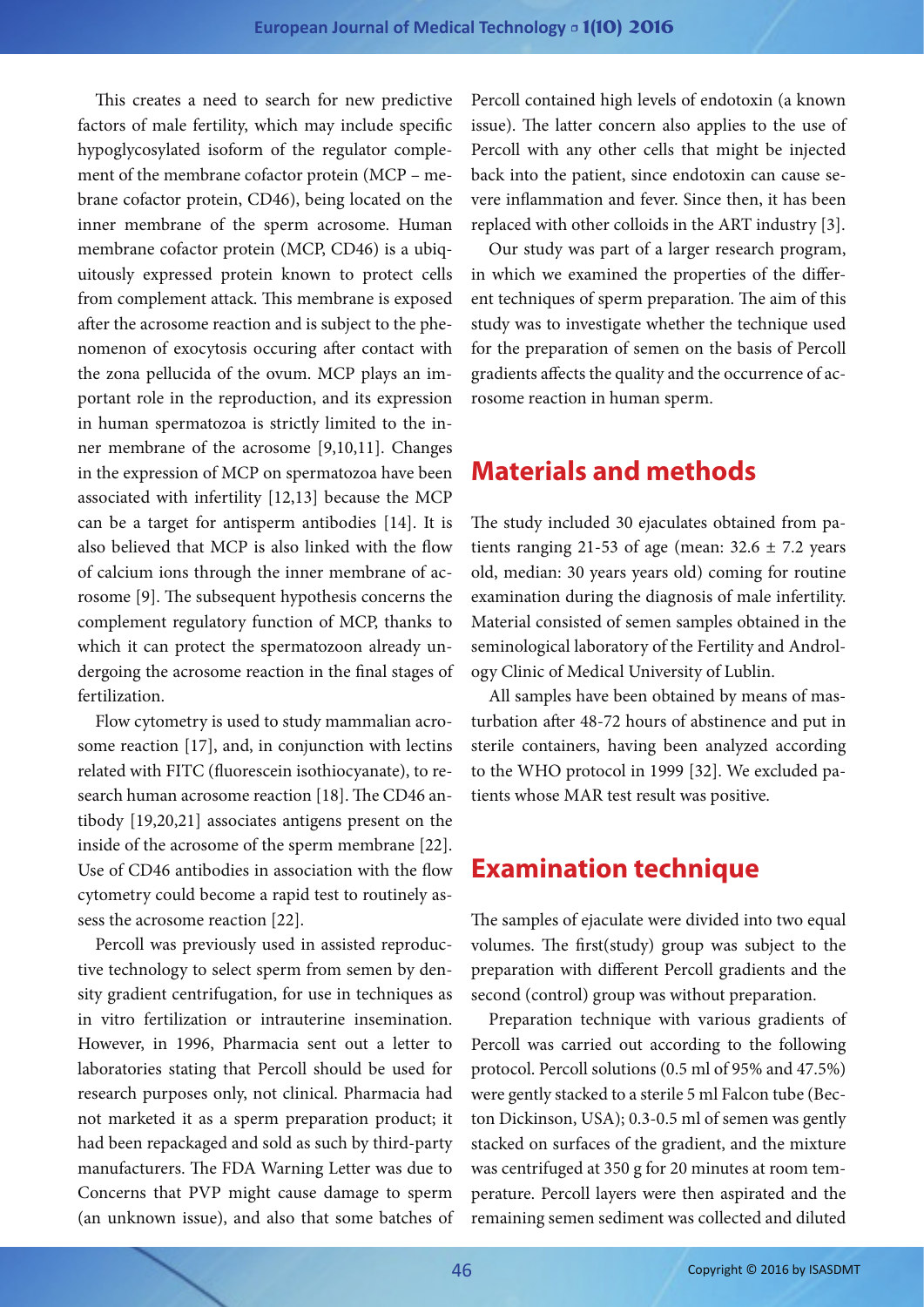in 2 ml of F10 (medium of cultured sperm) (Sera and Vaccines Manufacturing, Lublin). It was then centrifuged at 300 g for 10 minutes at room temperature, the supernatant was aspirated and the sediment was diluted in 1 ml of F10.

The induction of acrosome reaction with the calcium ionophore was performed on both group (after preparation with Percoll) and the control group (without preparation).

We added 10 l calcium ionophores to both tubes (A 23187 USA Sigma). They were closed and incubated at 37°C for 45 minutes. After incubation, 5 ml of F10 was added to each tube, and then they were centrifuged at 300 g for 10 min. The supernatant was aspirated and 0.5 ml of F10 was added to the remaining sediment to each tube.

The resulting suspension was diluted with 2 ml of PBS (0.9% buffered physiological saline solution – Label Sera and Vaccines, Lublin) and centrifuged at 500g for 5 minutes. We added 5 l of human monoclonal anti-CD46 associated with FITC (fluorescein isothiocyanate) to both test tubes, and then mixed with the sediment by slightly shaking. The suspension was then incubated in the dark at room temperature for 15 minutes, and then rinsed twice in PBS. The final sediment was diluted in 1 ml of PBS.

Data acquisition and analysis was performed using a BD FACSCalibur flow cytometer (FlowCytometry-CoreFacility) (Becton Dickinson, USA) equipped with a 488 nm argon laser and the CellQuest computer software (Becton Dickinson, USA) [26].

For each test sample, we performed an acquisition of 2x104 cells based on the gate formed in the FSC/ SSC coordinate system (forwardscatter/sidescatter). Both cells exhibiting positive fluorescence, as well as mean fluorescence intensity (MFI – mean fluorescence intensity), were assessed, which indirectly determines the amount of antigen for the examined cell. The MFI value of the inspected antigen was calculated after subtracting the MFI isotype control. In order to optimize the settings of the flow cytometer, we used the Calibrite calibration kit (Becton Dickinson, USA).

The results were statistically analyzed. The values of the analyzed parameters measured on the ratio scale were characterized by means of the mean value,

standard deviation, median, 25th and 75th percentile indicating the range of variation.

To assess the compatibility of decomposition of tested parameters with normal distribution, we used the Shapiro Wilk test. Because of the skewed distribution of the tested parameters, we used the Wilcoxon test to compare results before and after treatment. In contrast, to investigate the existence of the relationship between the analyzed parameters, we used the Spearman rank correlation coefficient.

Spearman's rank correlation coefficient (rho), as a measure of the direction and strength of the relationship, may assume numerical values within the range of  $<-1$ ,  $+1$ >. In case of positive value, this means a directly proportional relationship, while a negative value – an inversely proportional relationship. The closer the absolute value to 1, the stronger the relationship.

The inference error was set at 5% and the associated p<0.05 significance level shows the existence of statistically significant differences or correlations.

Statistical analyses were performed based on the STATISTICA software v.6.0 (StatSoft, Poland).

### **Results**

When comparing the average percentage of CD46+ sperm between the groups, it was found that higher values are more likely to occur in the group not subject to preparation than in the control one, with the difference being statistically significant  $(Z = 3.07;$  $p = 0.002$ ). Statistical analysis showed no statistically significant differences in mean fluorescence intensity of the CD46+ sperm of control group compared to the values observed in the study group ( $Z = 0.85$ ;  $p = 0.39$  (Fig. 1).

When comparing the average sperm density in both groups, it was shown that it has higher values in the study group, but these relations were not statistically significant ( $Z = 1.78$ ;  $p = 0.07$ ). In the case of the percentage of sperm pathology of the test samples involved, higher values were found in the control group, with these differences being statistically significant ( $Z = 3.89$ ; p<0.005) (Fig. 2). During the evaluation of sperm motility, it was shown that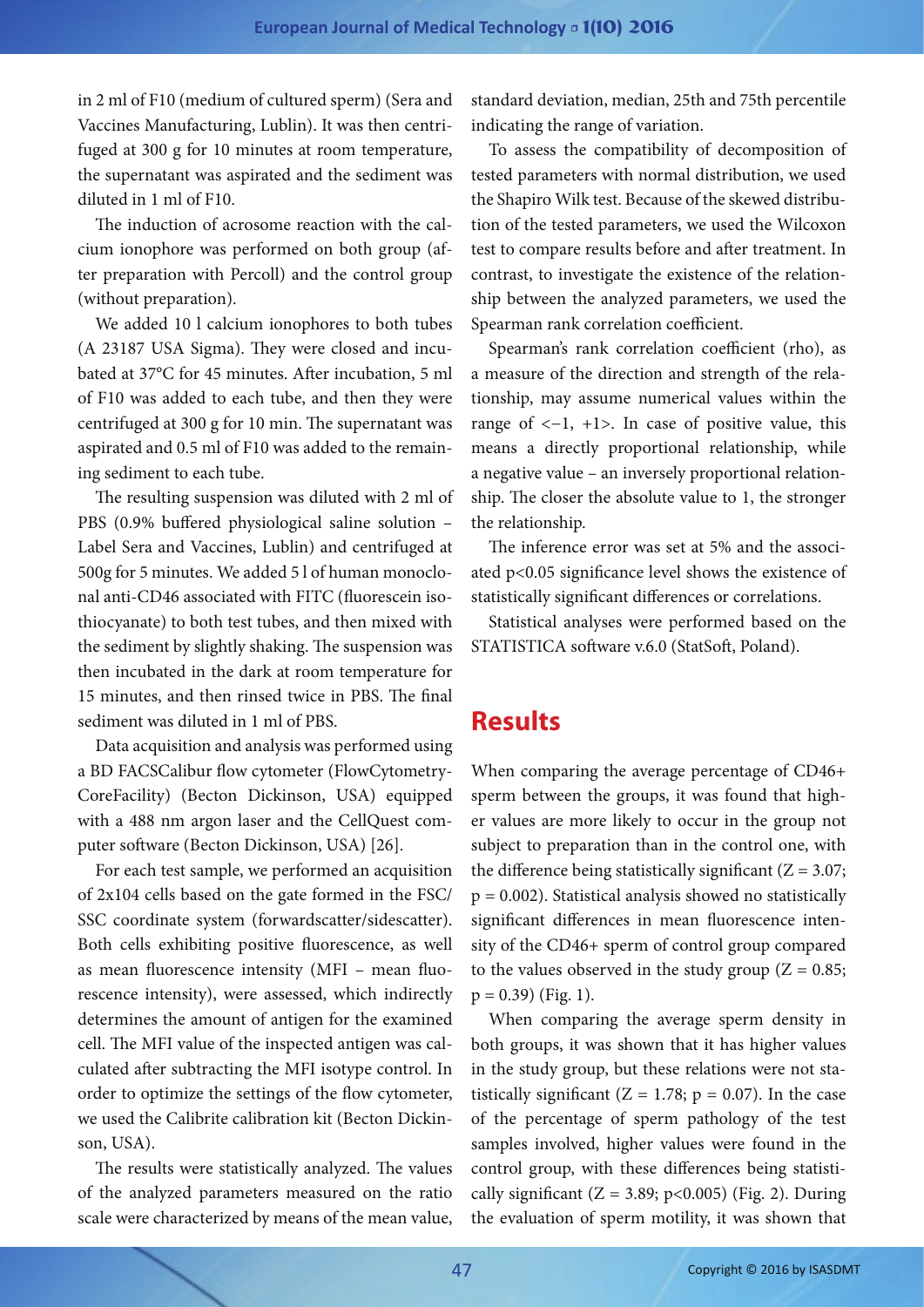#### **European Journal of Medical Technology** • **1(10) 2016**







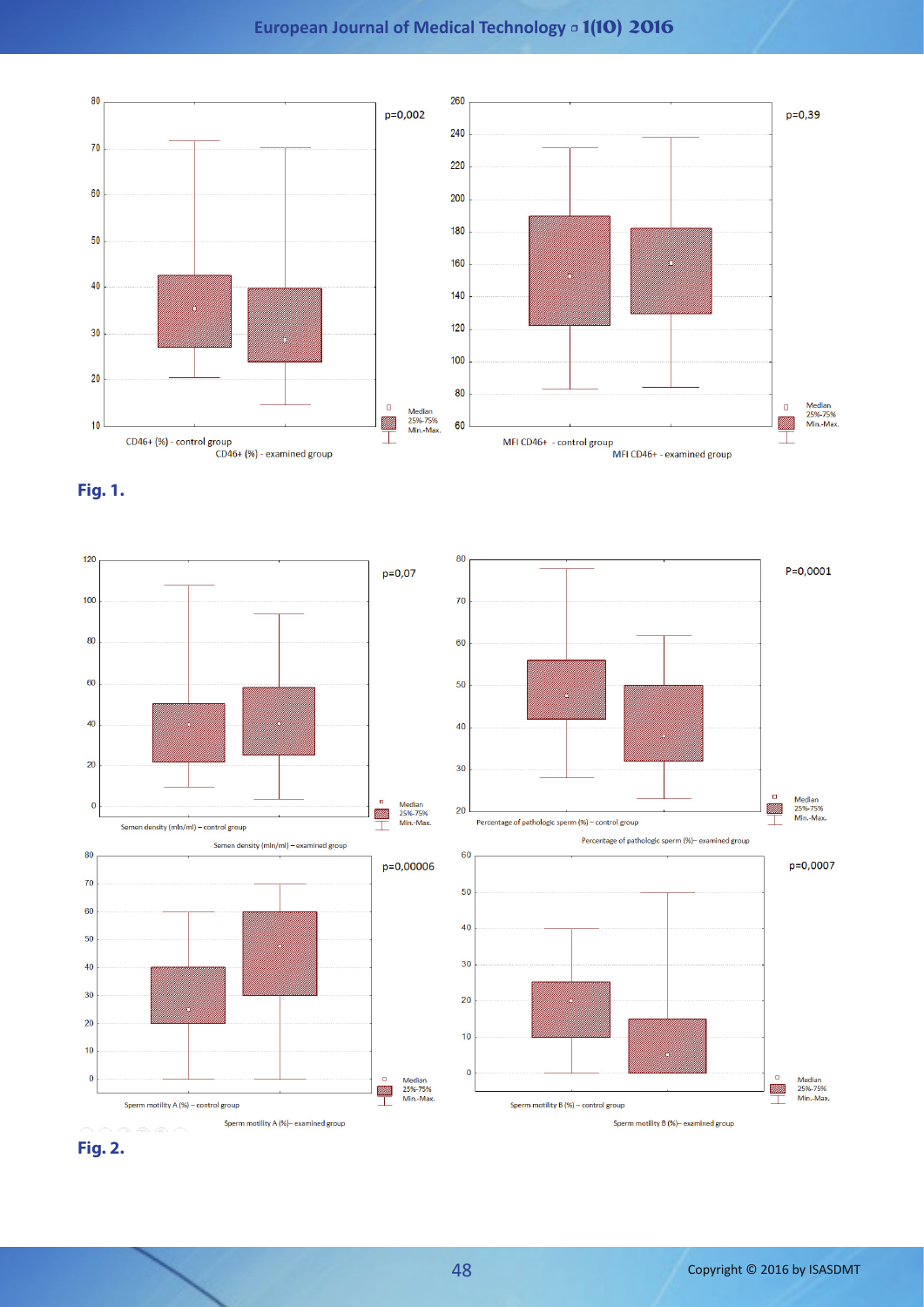significantly lower values of the average mobility of type A are in the control group when compared with the value of the test group  $(Z = 4.01; p < 0.005)$ . In the case of motility values of types B and C, they were significantly higher in the control group compared to the test one ( $Z = 3.4$ ,  $Z = 3.47$ ; p<0.005). Parameters such as vitality, HOST and pH did not differ significantly between the two groups.

In the control group, the average higher values of MFI CD46+ were accompanied by higher VIAB values, with this relationship being statistically significant ( $r = 0.59$ ;  $p = 0.0006$ ). There were no statistically significant correlations between the percentage of sperm cells CD46+ of the control group and VIAB  $(r = -0.36; p = 0.047)$ . In the study group, we found close significances of the correlations between the average percentage of CD46+ and viability ( $R = -0.35$ ;  $p = 0.055$ , while in the case of MFI CD46+ this relationship was not statistically significant ( $R = 0.45$ ;  $p = 0.01$ ) (Fig. 3).

In the control and the study groups, we found no statistically significant correlations between the mean fluorescence intensity of CD46+ sperm and HOST, pH, density of sperm, percentage of pathological sperm count and motility A, B, C.

### **Discussion**

The acrosome reaction of human sperm induced by calcium ionophore test method described in this paper is a simple, fast and accurate technique that can be helpful in the study of the causes of male infertility [7]. Detection of acrosome reaction in induced human sperm by means of a flow cytometer, monoclonal antibodies [33] and binding lectins with acrosome matrix [34,35] has already been described by many authors and considered the most accurate method of assessing the acrosome reaction [17].

In this research, we used the method for determining sperm acrosome reaction using the CD46 monoclonal antibodies. In their work, Liu et al. and have shown that there is a correlation between the acrosome reaction in living sperm and the acrosome reaction occurring throughout the sample of sperm after incubation with calcium ionophore [36]. They showed that there are no significant differences in the results of the studied acrosome reaction, regardless of whether the whole ejaculate was subject to the examination or only the living sperm obtained after the preparation of semen.



#### **Fig. 3.**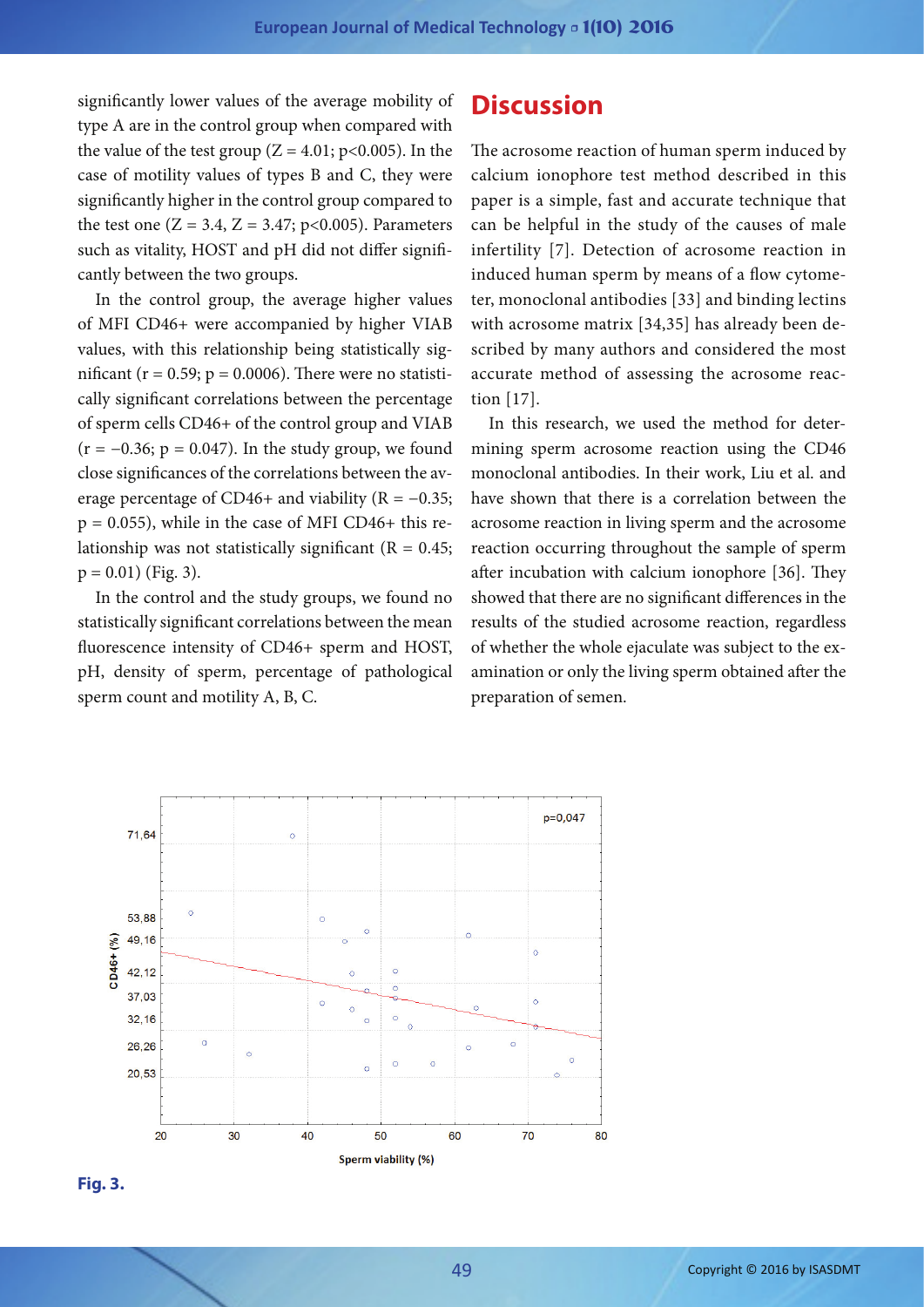Our audit was limited to semen samples obtained from patients with normal sperm parameters. The previously described by Bohring C. et al. possibility of antisperm antibodies occurring in normal donors and the acrosome reaction, induced by the calcium ionophore, may be inhibited by sperm antibodies [35]. Therefore, we included only the patients with negative MAR test in the study.

Many researchers who focused on the sequence of changes associated with the acrosome reaction [38] determined that the first phase of the acrosome reaction which can be visualized by means of fluorescence microscopy is associated with the presence of sperm with an intact acrosome during dyeing.

Calcium ionophore-induced acrosome reaction is not a physiological process. However, the ARIC test (acrosome reaction to ionophore challenge) is recommended as a practical test in the diagnosis of infertility, as correlations were found between human sperm response to calcium ionophore and their ability to fertilize [39].

Flow cytometry is a method that allows not only the detection of sperm subpopulations where acrosome reaction occurred or not occurred, as well as a quantitative assessment of their morphology, functions and metabolic parameters. Brook et al demonstrated the existence of two subpopulations of human sperm with a different intracellular pH obtained upon stimulation of acrosome reaction by means of calcium ionophore [41]. Differences in the levels of intracellular calcium levels are described in two subpopulations of cells after the induction of acrosome reaction of bull and boar sperm [42,43]. It is obvious that flow cytometry can be of great use in the study of acrosome reaction mechanisms and its abnormalities, which can affect fertility.

In the present study, we assessed the total acrosome reaction before (control group) and after (study group) preparation by means of the difference of the concentration gradients using Percoll. Accordingly, calcium ionophore was utilized as the inductor of the acrosome reaction, and the monoclonal antibody anti-CD46 – as a marker of acrosome reaction enabling assessment by means of flow cytometer.

In this study, we have observed statistically significant lower values of pathological sperm in the study group (40.9%) compared to the control group (48.5%) and almost statistically significant increase in the number of sperm in the study group (41.8 million) compared to the control group (39.2 million). These results are consistent with results obtained by Nolan J.P. et al. and Carver-Ward J.A. et al. and prove that preparation of semen was properly conducted [43,44].

The test results obtained using a flow cytometer include: the percentage of sperm capable of inducing acrosome reaction amounted to 36.89% in the control group and 31.57% in the test group. The CD46+ values of the control group were significantly higher than in the study group  $(Z = 3.07; p = 0.02)$ . In contrast, the CD46+ MFI values in the control group was 155.08 and 151.94 in the study group, where no statistically significant differences were shown in the test group in comparison to the control group  $(Z = 0.85; p = 0.39)$ . In this work, we achieved significantly higher statistical sperm values associated with the CD46 antibody control group (36.89%) compared to the corresponding values in the study group (31.57%). This phenomenon can be explained through the damaging effect of Percoll to the membrane of the acrosome. It can manifest itself in the decreased number of sperm entering the acrosome reaction while improving other basic semen parameters such as percentage of morphologically normal sperm, motility and density.

The present study examined the effects of human sperm preparation by means of the difference between concentration gradients of Percoll to call induced acrosome reaction of sperm. Semen quality can be improved during preparation by means of: removal of immotile sperm, improved morphological and biological parameters and a statistically significant increase in sperm motility may be the cause of the decline of induced acrosome reaction after preparation. Removal of sperm with abnormal morphological and biological parameters reduces the likelihood of premature acrosome reaction. From the standpoint of predicting the chances of fertilization, the amounts of both normal sperm parameters,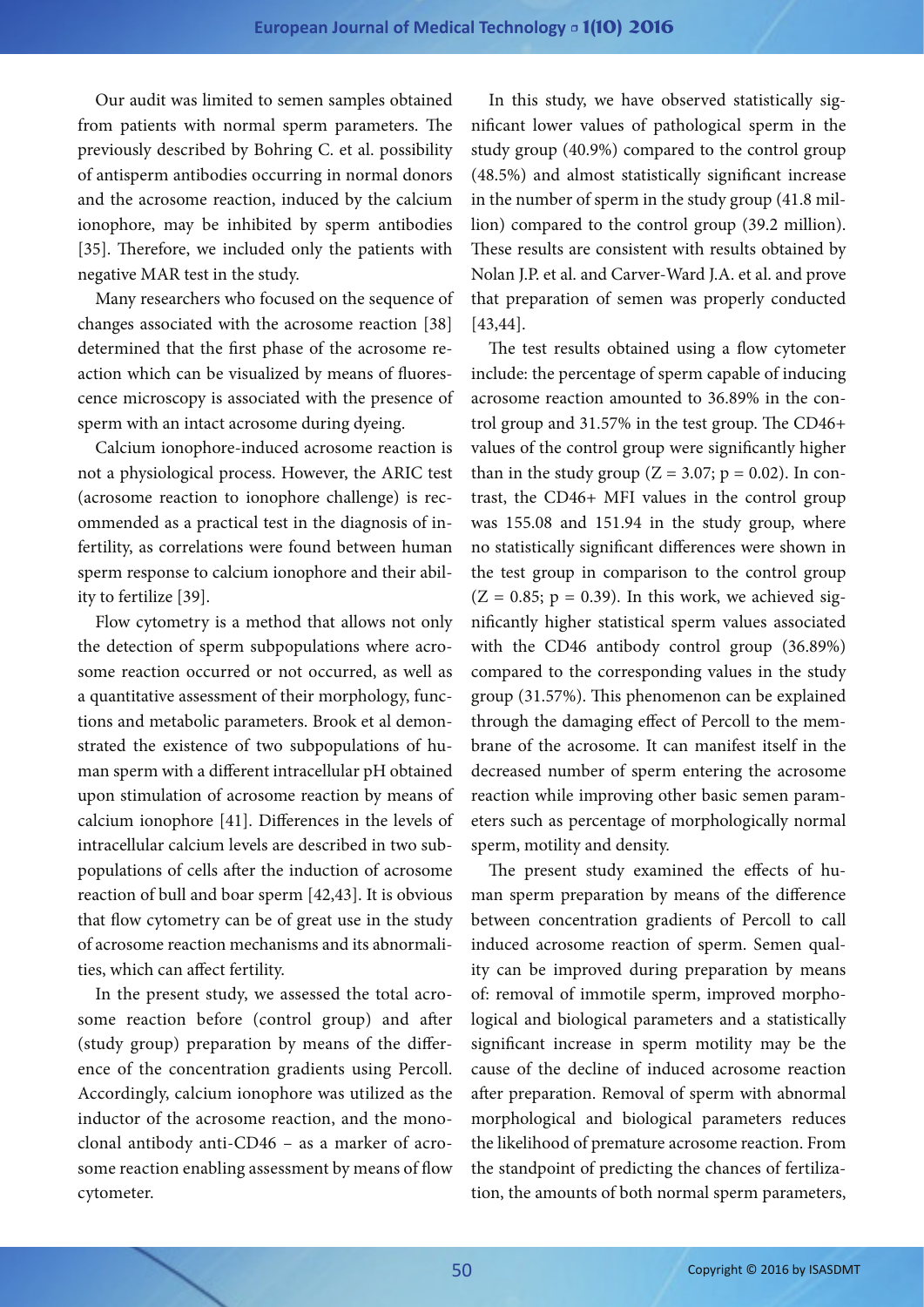motility, and their ability to acrosome reaction are crucial.

The results obtained from our research confirm the rightness of the Pharmacia concern's decision to ban Percoll in the case of assisted reproduction techniques and explain one of the harmful mechanisms of this preparation [46,47,48].

# **Conclusions**

- Preparation of sperm with a gradient of Percoll significantly improves semen parameters such as motility, density and percentage of morphologically normal spermatozoa, but negatively affects the occurrence of the human sperm acrosome reaction.
- • Preparation of the Percoll gradient is not practical in clinical use.
- VIAB is the only practical parameter in the case of usefulness of classical semen analysis in predicting the ability of sperm to achieve the state of capacitation.

## **References**

- 1. Wassarman PM. The biology and chemistry of fertilization. Science 1987; 235: 553-560
- 2. Wassarman PM. The zona pellucida: a coat of many colors. BioEssays 1987; 6: 161-166
- 3. Mortimer D. Sperm preparation methods. Journal of Andrology 2000; 21(3): 357–66. PMID 10819443. Retrieved 5 May 2010
- 4. Takahashi K, Wetzels AM, Goverde HJ, Bastaans BA, Janssen HJ, Rolland R. The kinetics of the acrosome reaction of human spermatozoa and its correlation with in vitro fertilization. Fertil Steril 1992; 57: 889-894
- 5. De Jonge CJ, Mack SR, Zaneveld LJD. Synchronous assay for human sperm capacitation and the acrosome reaction. J Androl 1989; 10: 232-239
- 6. Gianesello L, Ferlin A, Menegazzo M, Pepe A, Foresta C. RXFP1 is expressed on the sperm acrosome, and relaxin stimulates the acrosomal reaction of human spermatozoa. Ann N Y AcadSci 2009; 1160192-3
- 7. Cross NL, Morales P, Overstreet JW, Hanson FW: Two simple methods for detecting acrosomereacted human sperm. Gamete Res 1986; 15: 213-226
- 8. Lee TH, Liu CH, Shih YT, Tsao HM, Huang CC, Chen HH, Lee MS. Magnetic-activated cell sorting for sperm preparation reduces spermatozoa with apoptotic markers and improves the acrosome reaction in couples with unexplained infertility. Hum Reprod 2010; 25(4): 839-46
- 9. Falzone N, Huyser C, Franken DR. Comparison between propidium iodide and 7-amino-actinomycin-D for viability assessment during flow cytometric analyses of the human sperm acrosome. Andrologia 2010; 42(1): 20-6
- 10. Riley-Vargas RC, Atkinson JP. Expression of membrane cofactor protein (MCP; CD46) on spermatozoa: just a complement inhibitor? Modern Aspects of Immunobiology 2003; 3: 75-78
- 11. Yudin AI, Vandevoort CA, Li MW, Overstreet JW. PH-20 but not acrosin is involved in sperm penetration of the macaque zona pellucida. Mol Reprod Dev 1999; 53(3): 350-62
- 12. Anderson DJ, Michaelson JS, Johnson PM: Trophoblast/leukocyte-common antigen is expressed by human testicular germ cells and appears on the surface of acrosome-racted sperm. Biol Reprod 1989; 41: 285-293
- 13. Fenichel P, Dohr G, Grivaux C, Cervoni F, Donzeau M, His BL. Localization and characterization of the acrosomal antigen recognized by GB24 on human spermatozoa. Mol Reprod Dev 1990; 27: 173-178
- 14. Kitamura M, Matsumija K, Yamanaka M, Takahara S, Hara T, Matsomoto M et al. Possible association of infertility with sperm-specific abnormality of CD46. J Reprod Immunol 1997; 33: 83-88
- 15. Nomura M, Kitamura M, Matsumiya K, Tsujimura A, Okuyama A, Matsumoto M et al. Genomic analysis of idiopathic infertile patients with sperm-specific depletion of CD46. Exp Clin Immunogenet 2001; 18: 42-50
- 16. Jiang H, Pillai S. Complement regulatory proteins on the sperm surface: relevance to sperm motility. Am J Reprod Immunol 1998; 39: 243-248
- 17. Anderson DJ, Abbot AF, Jack RM: The role of complement component C3b and its receptors in sperm-oocyte interaction. Proc Natl Acad SCI USA 1993; 90: 10051-10055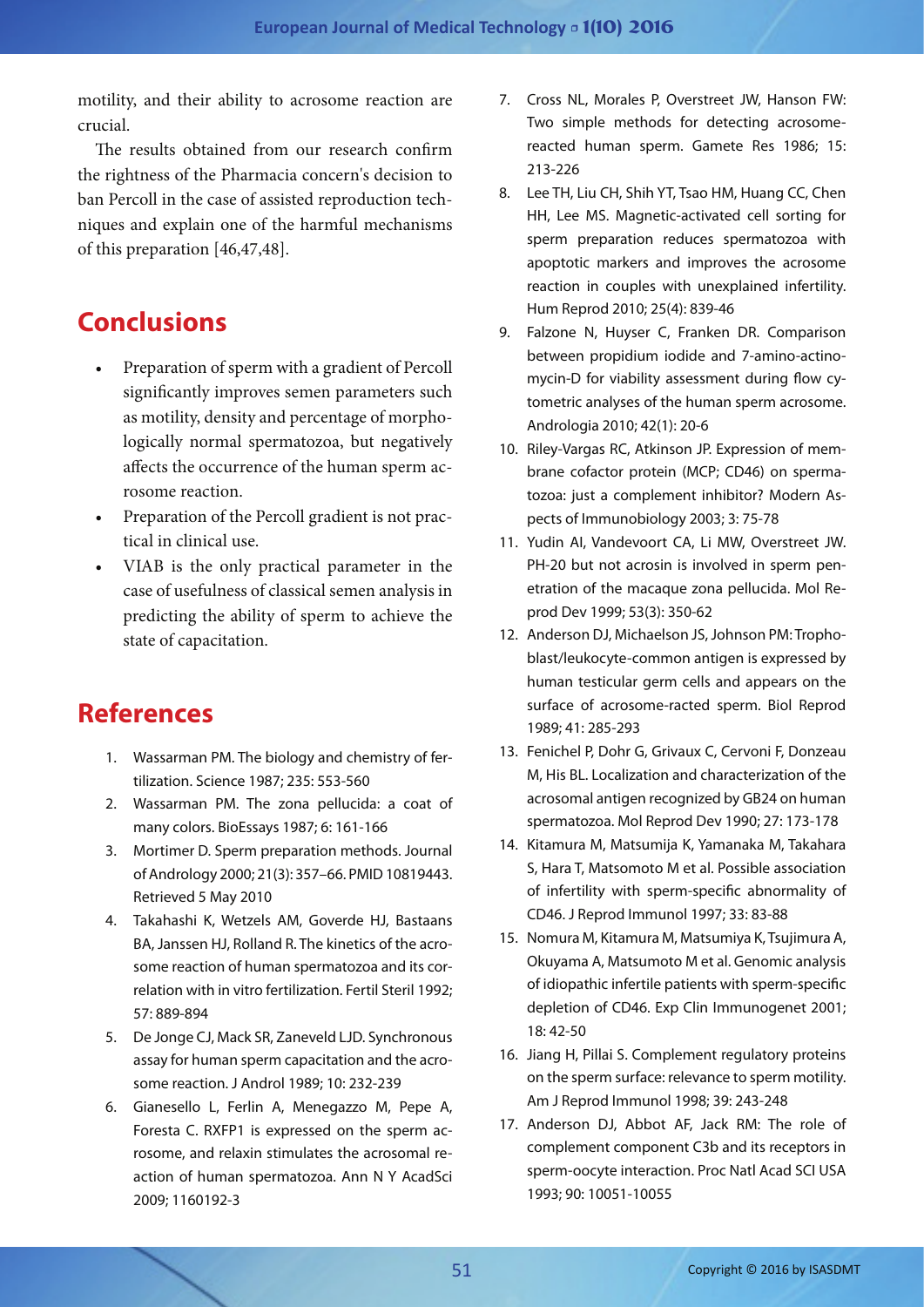- 18. Morales P, Vigil P, Franken DR, Kaskar K, Coetzee K, Kruger TF. Sperm oocyte interactions: studies on the kinetics of zona pellucida binding and acrosome reaction of human spermatozoa. Andrologia 1994; 26: 131-137
- 19. Stock CE, Fraser LR. The acrosom reaction of human sperm from men of proven fertility. Hum Reprod 1987; 2: 109-119
- 20. Garrido N, Meseguer M, Remohi J, Pellicer A, Simon C. Flow cytometry in human reproductive biology. GynecolEndocrinol. 2002;16(6):505-21
- 21. Purvis K, Rui H, Scholberg A, Hesla S et al. Application of flow cytometry to studies on the human acrosome. J Androl 1990; 11: 361-366
- 22. Ballard LL, Seya T, Teckman J, Lublin DM, Atkinson JP. A polymorphism of the complement regulatory protein MCP (membrane cofactor protein or gp 45-70). J Immunol 1987; 138: 3850-3855
- 23. Ballard LL, Bora NS, Yu GH, Atkinson JP. Biochemical characterization of membrane cofactor protein of the complement system. J Immunol 1988; 141: 3923-3929
- 24. Liszewski MK, Post TW, Atkinson JP. Membrane cofactor protein (MCP or CD46): newest member of the regulators of complement activation gene cluster. Annu Rev Immunol 1991; 9: 431-455
- 25. D'Cruz OJ, Haas GG. Flow cytometric quantitation of the expression of membrane cofactor protein as a marker for the human sperm acrosome reaction. Fertil Steril 1992; 58: 633-636
- 26. Riley-Vargas RC, Lanzendorf S, Atkinson JP. Targeted and restricted complement activation on acrosome-reacted spermatozoa. J Clin Invest 2005; 115(5): 1241-9
- 27. Lampiao F, du Plessis SS. Insulin and leptin enhance human sperm motility, acrosome reaction and nitric oxide production. Asian J Androl 2008; 10(5): 799-807
- 28. Herzenberg LA, Parks D, Sahaf B, Perez O, Roederer M, Herzenberg LA. The history and future of the fluorescence activated cell sorter and flow cytometry: a view from Stanford Clin Chem 2002; 48: 1819-1827
- 29. Watson JV. The early fluidic and optical physics of cytometry. Cytometry 1999; 38: 2-14
- 30. Melamed MR, Lindmo T, Mendelsohn M. Flow cytometry and Sorting. Wiley-Liss New York 1990
- 31. Herzenberg LA, Parks D, Sahaf B, Perez O, Roederer M, Herzenberg LA. The history and future of the

fluorescence activated cell sorter and flow cytometry: a view from Stanford. Clin Chem 2002; 48: 1819-1827

- 32. World Health Organization (1999) WHO Laboratory Manual for the Examination of Human Semen and sperm-cervical mucus interaction, 4th edn.: World Health Organization Herzenberg L.A.: FACS innovation: a view from Stanford. Clin Invest Med 2004; 5: 240-25
- 33. Roliński J. Monitoring minimal residual disease by the flow cytometry methods. Appl Biol Commun 1996; 6: 135-143
- 34. Bohring C, Skrzypek J, Krause W. Influence of antisperm antibodies on the acrosome reaction as determined by flow cytometry. FertilSteril 2001; 76(2): 275-80
- 35. Henley N, Baron C, Roberts KD. Flow cytometric evaluauon of the acrosome reaction of human spermatozoa: a new method using a photoactivatedsupravital stain. Int J Androl 1994; 17: 78-84
- 36. The Use of Anti-VDAC2 Antibody for the Combined Assessment of Human Sperm Acrosome Integrity and Ionophore A23187-Induced Acrosome Reaction Bianjiang Liu, Peng Wang, Zengjun Wang, Wei Zhang, PLoS One 2011; 6(2): e16985
- 37. Martin G, Sabido O, Durand P, Levy R. Phosphatidylserine externalization in human sperm induced by calcium ionophore A23187: relationship with apoptosis, membrane scrambling and the acrosome reaction. Hum Reprod 2005; 20(12): 3459-68
- 38. Benoff S, Cooper GW, Hurley I, Mandel FS, Rosenfeld DL. Antisperm antibody binding to human sperm inhibits capacitation induced changes in the levels of plasma membrane sterols. Am J Reprod Immunol 1993; 30: 113-130
- 39. Aitken RJ, Clarkson JS. Significance of reactive oxygen species and antioxidants in defining the efficacy of sperm preparation techniques. J Androl 1988; 9: 367-376
- 40. Cummins JM, Pember SM, Jequier AM, Yovich JL, Hartmann PE. A test of the human sperm acrosome reaction following ionophore challenge. J Androl 1991; 12: 98-103
- 41. Brook PF, Lawry J, Cooke ID, Barratt CL. Measurement of intracellular pH in human spermatozoa by flow cytometry with the benzolclxanthene dye SNAFL-1: a novel, single excitation, dual emission, molecular probe. Mol Hum Reprod 1996; 2: 18-25